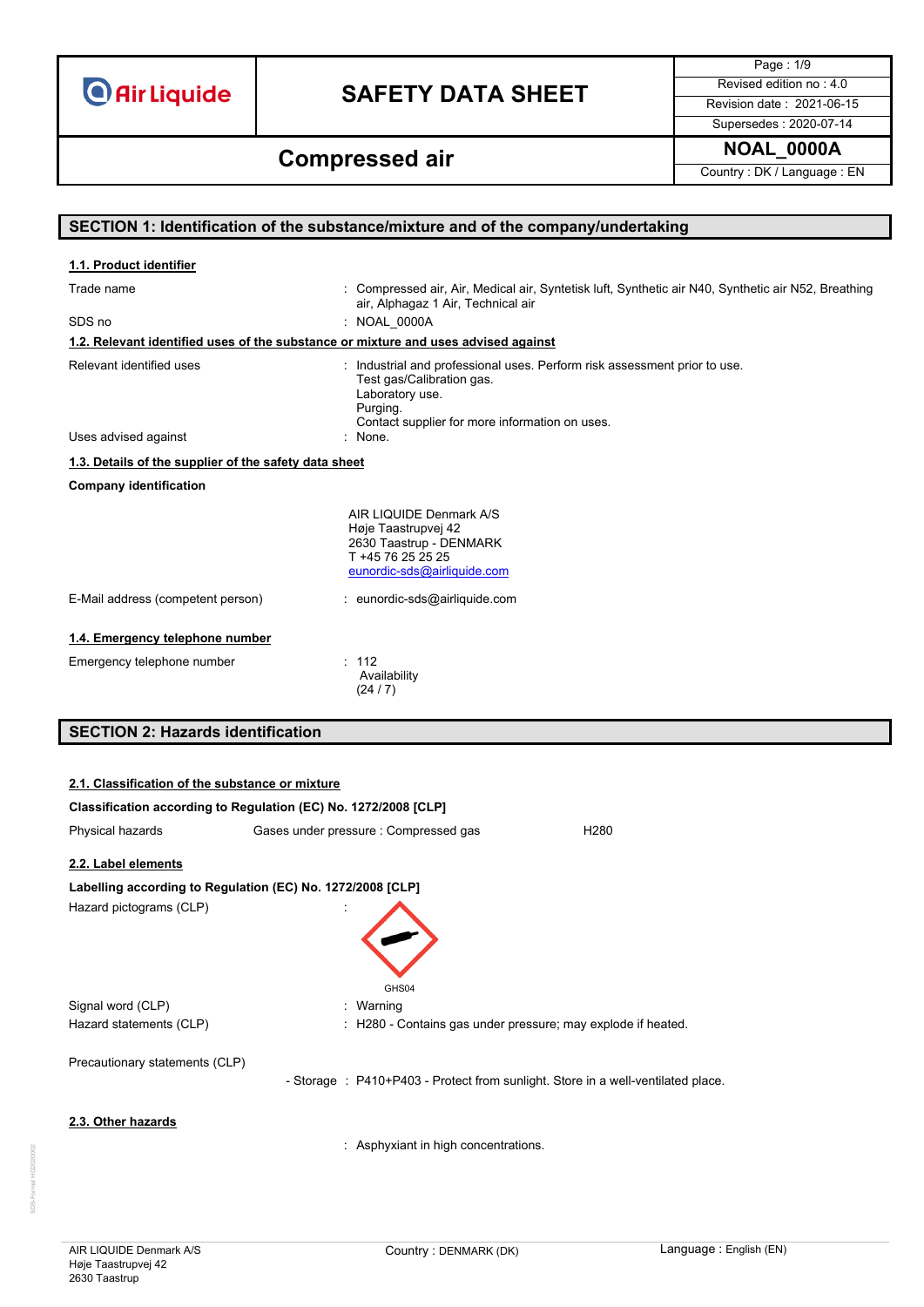**Air Liquide** 

# **SAFETY DATA SHEET** Revised edition no : 4.0

Page : 2/9

#### Supersedes : 2020-07-14

## **NOAL\_0000A Compressed air**

Country : DK / Language : EN

#### **SECTION 3: Composition/information on ingredients**

#### 3.1. **Substances** : Not applicable.

### **3.2. Mixtures**

| <b>Name</b>    | <b>Product identifier</b>                                              | Composition [V-%]: | <b>Classification according to</b><br><b>Regulation (EC) No. 1272/2008 [CLP]</b> |
|----------------|------------------------------------------------------------------------|--------------------|----------------------------------------------------------------------------------|
| Compressed air | (CAS-No.) 132259-10-0<br>$(EC-No.)$<br>(EC Index-No.)<br>(REACH-no) *1 | 100                | Press. Gas (Comp.), H280                                                         |

Full text of H-statements: see section 16

*Contains no other components or impurities which will influence the classification of the product.*

*\*1: Listed in Annex IV / V REACH, exempted from registration.*

*\*3: Registration not required: Substance manufactured or imported < 1t/y.*

| <b>SECTION 4: First aid measures</b>   |  |
|----------------------------------------|--|
| 4.1. Description of first aid measures |  |

| - Inhalation                                                     | : Remove victim to uncontaminated area wearing self contained breathing apparatus. Keep<br>victim warm and rested. Call a doctor. Perform cardiopulmonary resuscitation if breathing<br>stopped. |
|------------------------------------------------------------------|--------------------------------------------------------------------------------------------------------------------------------------------------------------------------------------------------|
| - Skin contact                                                   | : Adverse effects not expected from this product.                                                                                                                                                |
| - Eye contact                                                    | : Adverse effects not expected from this product.                                                                                                                                                |
| - Ingestion                                                      | Ingestion is not considered a potential route of exposure.                                                                                                                                       |
| 4.2. Most important symptoms and effects, both acute and delayed |                                                                                                                                                                                                  |

: In high concentrations may cause asphyxiation. Symptoms may include loss of mobility/consciousness. Victim may not be aware of asphyxiation. Refer to section 11.

#### **4.3. Indication of any immediate medical attention and special treatment needed**

: None.

### **SECTION 5: Firefighting measures**

#### **5.1. Extinguishing media**

- Suitable extinguishing media : Water spray or fog.

| - Unsuitable extinguishing media                           | : Do not use water jet to extinguish.                                                                                                                                                                                                                                                                             |
|------------------------------------------------------------|-------------------------------------------------------------------------------------------------------------------------------------------------------------------------------------------------------------------------------------------------------------------------------------------------------------------|
| 5.2. Special hazards arising from the substance or mixture |                                                                                                                                                                                                                                                                                                                   |
| Specific hazards                                           | : Exposure to fire may cause containers to rupture/explode.                                                                                                                                                                                                                                                       |
| Hazardous combustion products                              | $:$ None.                                                                                                                                                                                                                                                                                                         |
| 5.3. Advice for firefighters                               |                                                                                                                                                                                                                                                                                                                   |
| Specific methods                                           | : Use fire control measures appropriate for the surrounding fire. Exposure to fire and heat<br>radiation may cause gas receptacles to rupture. Cool endangered receptacles with water spray<br>jet from a protected position. Prevent water used in emergency cases from entering sewers and<br>drainage systems. |
|                                                            | If possible, stop flow of product.                                                                                                                                                                                                                                                                                |
|                                                            | Use water spray or fog to knock down fire fumes if possible.                                                                                                                                                                                                                                                      |
|                                                            | Move containers away from the fire area if this can be done without risk.                                                                                                                                                                                                                                         |
| Special protective equipment for fire fighters             | : In confined space use self-contained breathing apparatus.                                                                                                                                                                                                                                                       |
|                                                            | Standard protective clothing and equipment (Self Contained Breathing Apparatus) for fire<br>fighters.                                                                                                                                                                                                             |
|                                                            | Standard EN 137 - Self-contained open-circuit compressed air breathing apparatus with full                                                                                                                                                                                                                        |
|                                                            |                                                                                                                                                                                                                                                                                                                   |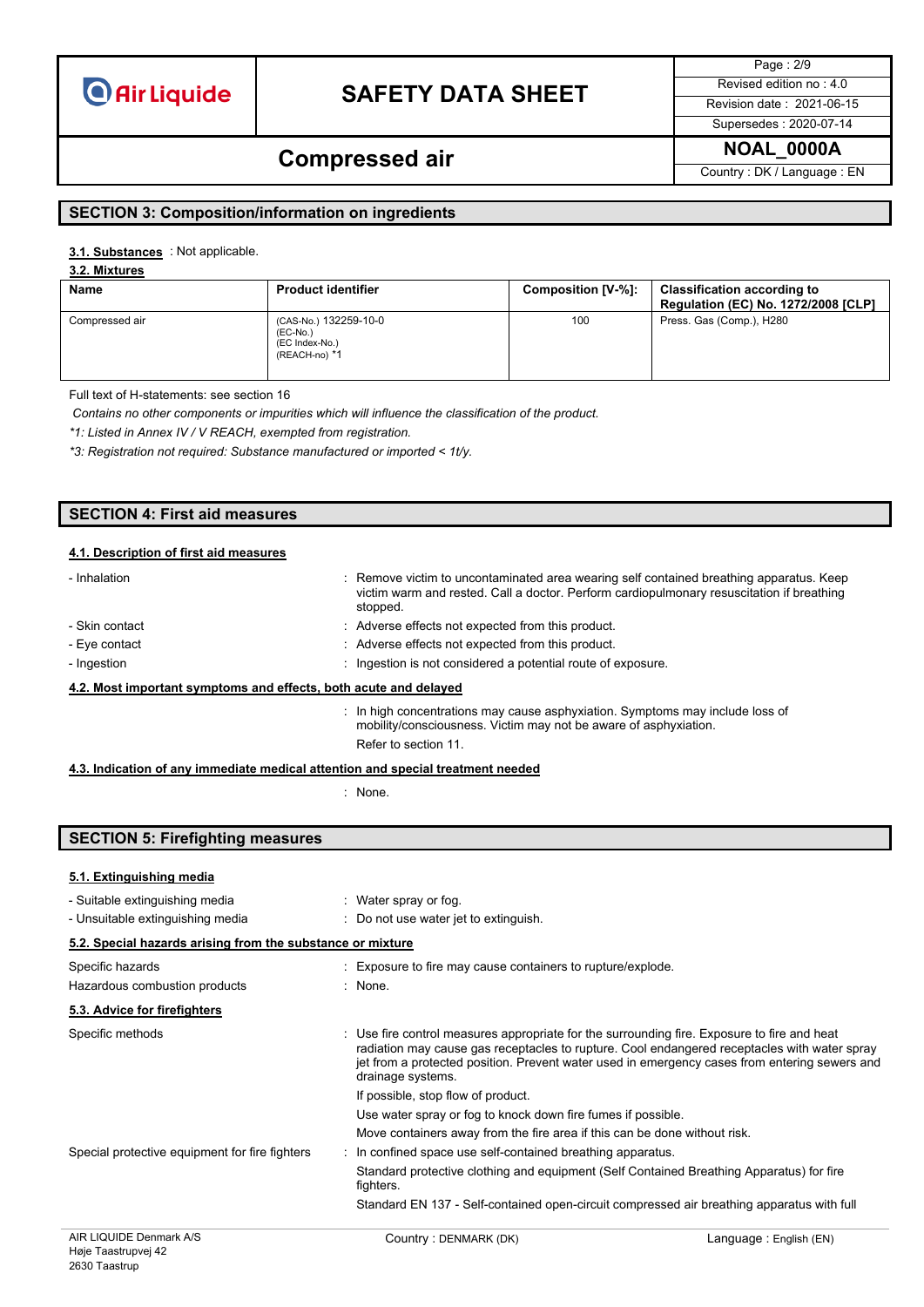Page : 3/9 Supersedes : 2020-07-14

## **NOAL\_0000A Compressed air**

Country : DK / Language : EN

face mask.

Standard EN 469 - Protective clothing for firefighters. Standard - EN 659: Protective gloves for firefighters.

### **SECTION 6: Accidental release measures**

| 6.1. Personal precautions, protective equipment and emergency procedures |                                                                                                       |  |
|--------------------------------------------------------------------------|-------------------------------------------------------------------------------------------------------|--|
|                                                                          | : Try to stop release.                                                                                |  |
|                                                                          | Evacuate area.                                                                                        |  |
|                                                                          | Wear self-contained breathing apparatus when entering area unless atmosphere is proved to<br>be safe. |  |
|                                                                          | Ensure adequate air ventilation.                                                                      |  |
|                                                                          | Act in accordance with local emergency plan.                                                          |  |
|                                                                          | Stay upwind.                                                                                          |  |
|                                                                          | Oxygen detectors should be used when asphyxiating gases may be released.                              |  |
| 6.2. Environmental precautions                                           |                                                                                                       |  |
|                                                                          | Try to stop release.                                                                                  |  |
| 6.3. Methods and material for containment and cleaning up                |                                                                                                       |  |
|                                                                          | : Ventilate area.                                                                                     |  |
| 6.4. Reference to other sections                                         |                                                                                                       |  |
|                                                                          | $\therefore$ See also sections 8 and 13.                                                              |  |

### **SECTION 7: Handling and storage**

| 7.1. Precautions for safe handling  |                                                                                                                                                                  |  |  |
|-------------------------------------|------------------------------------------------------------------------------------------------------------------------------------------------------------------|--|--|
| Safe use of the product             | : Do not breathe gas.                                                                                                                                            |  |  |
|                                     | The product must be handled in accordance with good industrial hygiene and safety<br>procedures.                                                                 |  |  |
|                                     | Only experienced and properly instructed persons should handle gases under pressure.                                                                             |  |  |
|                                     | Consider pressure relief device(s) in gas installations.                                                                                                         |  |  |
|                                     | Ensure the complete gas system was (or is regularily) checked for leaks before use.                                                                              |  |  |
|                                     | Do not smoke while handling product.                                                                                                                             |  |  |
|                                     | Use only properly specified equipment which is suitable for this product, its supply pressure and<br>temperature. Contact your gas supplier if in doubt.         |  |  |
|                                     | Avoid suck back of water, acid and alkalis.                                                                                                                      |  |  |
| Safe handling of the gas receptacle | Refer to supplier's container handling instructions.                                                                                                             |  |  |
|                                     | Do not allow backfeed into the container.                                                                                                                        |  |  |
|                                     | Protect containers from physical damage; do not drag, roll, slide or drop.                                                                                       |  |  |
|                                     | When moving cylinders, even for short distances, use a cart (trolley, hand truck, etc.) designed<br>to transport cylinders.                                      |  |  |
|                                     | Leave valve protection caps in place until the container has been secured against either a wall<br>or bench or placed in a container stand and is ready for use. |  |  |
|                                     | If user experiences any difficulty operating valve discontinue use and contact supplier.                                                                         |  |  |
|                                     | Never attempt to repair or modify container valves or safety relief devices.                                                                                     |  |  |
|                                     | Damaged valves should be reported immediately to the supplier.                                                                                                   |  |  |
|                                     | Keep container valve outlets clean and free from contaminants particularly oil and water.                                                                        |  |  |
|                                     | Replace valve outlet caps or plugs and container caps where supplied as soon as container is<br>disconnected from equipment.                                     |  |  |
|                                     | Close container valve after each use and when empty, even if still connected to equipment.                                                                       |  |  |
|                                     | Never attempt to transfer gases from one cylinder/container to another.                                                                                          |  |  |
|                                     | Never use direct flame or electrical heating devices to raise the pressure of a container.                                                                       |  |  |
|                                     | Do not remove or deface labels provided by the supplier for the identification of the content of<br>the container.                                               |  |  |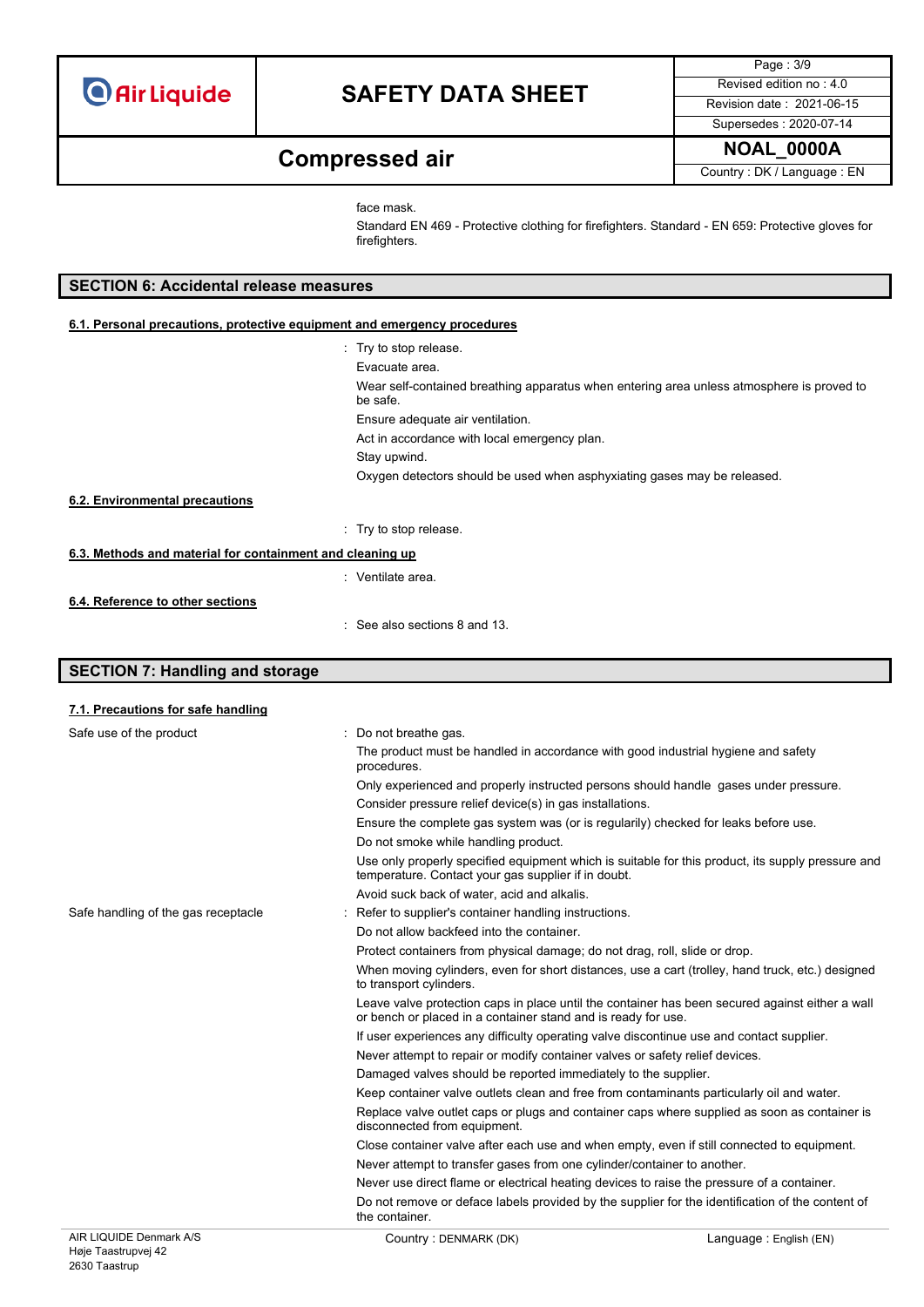**O** Air Liquide

# **SAFETY DATA SHEET** Revised edition no : 4.0

Page : 4/9 Supersedes : 2020-07-14

## **NOAL\_0000A Compressed air**

Country : DK / Language : EN

Suck back of water into the container must be prevented.

Open valve slowly to avoid pressure shock.

### **7.2. Conditions for safe storage, including any incompatibilities**

| : Observe all regulations and local requirements regarding storage of containers.                               |
|-----------------------------------------------------------------------------------------------------------------|
| Containers should not be stored in conditions likely to encourage corrosion.                                    |
| Container valve quards or caps should be in place.                                                              |
| Containers should be stored in the vertical position and properly secured to prevent them from<br>falling over. |
| Stored containers should be periodically checked for general condition and leakage.                             |
| Keep container below 50°C in a well ventilated place.                                                           |
| Store containers in location free from fire risk and away from sources of heat and ignition.                    |
| Keep away from combustible materials.                                                                           |
|                                                                                                                 |
| : None.                                                                                                         |
|                                                                                                                 |

### **SECTION 8: Exposure controls/personal protection**

#### **8.1. Control parameters**

| OEL (Occupational Exposure Limits)                                        | None available.                                                                                                                                                                                                                                                                                                         |
|---------------------------------------------------------------------------|-------------------------------------------------------------------------------------------------------------------------------------------------------------------------------------------------------------------------------------------------------------------------------------------------------------------------|
| DNEL (Derived-No Effect Level)                                            | None available.                                                                                                                                                                                                                                                                                                         |
| PNEC (Predicted No-Effect Concentration)                                  | None available.                                                                                                                                                                                                                                                                                                         |
| 8.2. Exposure controls                                                    |                                                                                                                                                                                                                                                                                                                         |
| 8.2.1. Appropriate engineering controls                                   |                                                                                                                                                                                                                                                                                                                         |
|                                                                           | : Provide adequate general and local exhaust ventilation.                                                                                                                                                                                                                                                               |
|                                                                           | Systems under pressure should be regularily checked for leakages.                                                                                                                                                                                                                                                       |
|                                                                           | Oxygen detectors should be used when asphyxiating gases may be released.                                                                                                                                                                                                                                                |
|                                                                           | Consider the use of a work permit system e.g. for maintenance activities.                                                                                                                                                                                                                                               |
| 8.2.2. Individual protection measures, e.g. personal protective equipment |                                                                                                                                                                                                                                                                                                                         |
|                                                                           | : A risk assessment should be conducted and documented in each work area to assess the risks<br>related to the use of the product and to select the PPE that matches the relevant risk. The<br>following recommendations should be considered:<br>PPE compliant to the recommended EN/ISO standards should be selected. |
| • Eye/face protection                                                     | : Wear safety glasses with side shields.<br>Standard EN 166 - Personal eye-protection - specifications.                                                                                                                                                                                                                 |
| • Skin protection                                                         |                                                                                                                                                                                                                                                                                                                         |
| - Hand protection                                                         | : Wear working gloves when handling gas containers.                                                                                                                                                                                                                                                                     |
|                                                                           | Standard EN 388 - Protective gloves against mechanical risk.                                                                                                                                                                                                                                                            |
| - Other                                                                   | Wear safety shoes while handling containers.<br>Standard EN ISO 20345 - Personal protective equipment - Safety footwear.                                                                                                                                                                                                |
| • Respiratory protection                                                  | Self contained breathing apparatus (SCBA) or positive pressure airline with mask are to be<br>used in oxygen-deficient atmospheres.<br>Standard EN 137 - Self-contained open-circuit compressed air breathing apparatus with full<br>face mask.                                                                         |
| • Thermal hazards                                                         | : None in addition to the above sections.                                                                                                                                                                                                                                                                               |
| 8.2.3. Environmental exposure controls                                    |                                                                                                                                                                                                                                                                                                                         |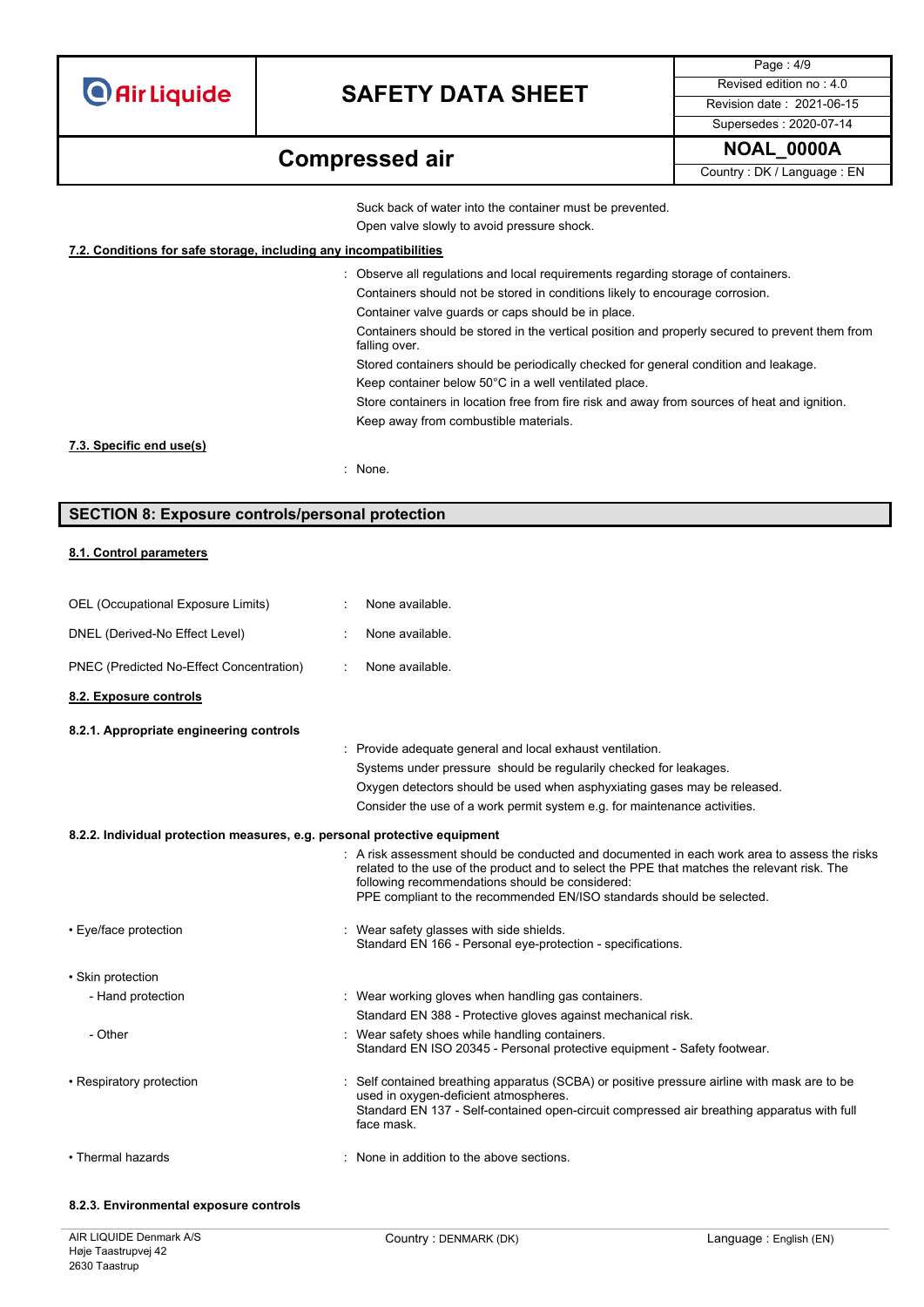

Page : 5/9 Supersedes : 2020-07-14

## **NOAL\_0000A Compressed air**

Country : DK / Language : EN

: None necessary.

### **SECTION 9: Physical and chemical properties**

#### **9.1. Information on basic physical and chemical properties**

Appearance

| Physical state at 20°C / 101.3kPa<br>$\bullet$  | : Gas                                                                 |
|-------------------------------------------------|-----------------------------------------------------------------------|
| Colour                                          | Colourless.                                                           |
| Odour                                           | Odourless.                                                            |
| Odour threshold                                 | Odour threshold is subjective and inadequate to warn of overexposure. |
| pH                                              | Not applicable for gases and gas mixtures.                            |
| Melting point / Freezing point                  | : Not known.                                                          |
| Boiling point                                   | : Not known.                                                          |
| Flash point                                     | Not applicable for gases and gas mixtures.                            |
| Evaporation rate                                | : Not applicable for gases and gas mixtures.                          |
| Flammability (solid, gas)                       | : Non flammable.                                                      |
| <b>Explosive limits</b>                         | Non flammable.                                                        |
| Vapour pressure [20°C]                          | Not applicable.                                                       |
| Vapour pressure [50°C]                          | Not applicable.                                                       |
| Vapour density                                  | : Not applicable.                                                     |
| Relative density, liquid (water=1)              | : Not applicable.                                                     |
| Relative density, gas (air=1)                   | $\therefore$ 1                                                        |
| Water solubility                                | : Not known, but considered to have low solubility.                   |
| Partition coefficient n-octanol/water (Log Kow) | : Not applicable for inorganic products.                              |
| Auto-ignition temperature                       | : Non flammable.                                                      |
| Decomposition temperature                       | Not applicable.                                                       |
| Viscosity                                       | No reliable data available.                                           |
| <b>Explosive properties</b>                     | : Not applicable.                                                     |
| Oxidising properties                            | Not applicable.                                                       |
| 9.2. Other information                          |                                                                       |
| Molar mass                                      | $: 29$ g/mol                                                          |
| Critical temperature [°C]                       | : Not known.                                                          |

### **SECTION 10: Stability and reactivity**

|                                          | : No reactivity hazard other than the effects described in sub-sections below. |
|------------------------------------------|--------------------------------------------------------------------------------|
| 10.2. Chemical stability                 |                                                                                |
|                                          | : Stable under normal conditions.                                              |
| 10.3. Possibility of hazardous reactions |                                                                                |
|                                          | : None.                                                                        |
| 10.4. Conditions to avoid                |                                                                                |
|                                          | : Avoid moisture in installation systems.                                      |

**10.1. Reactivity**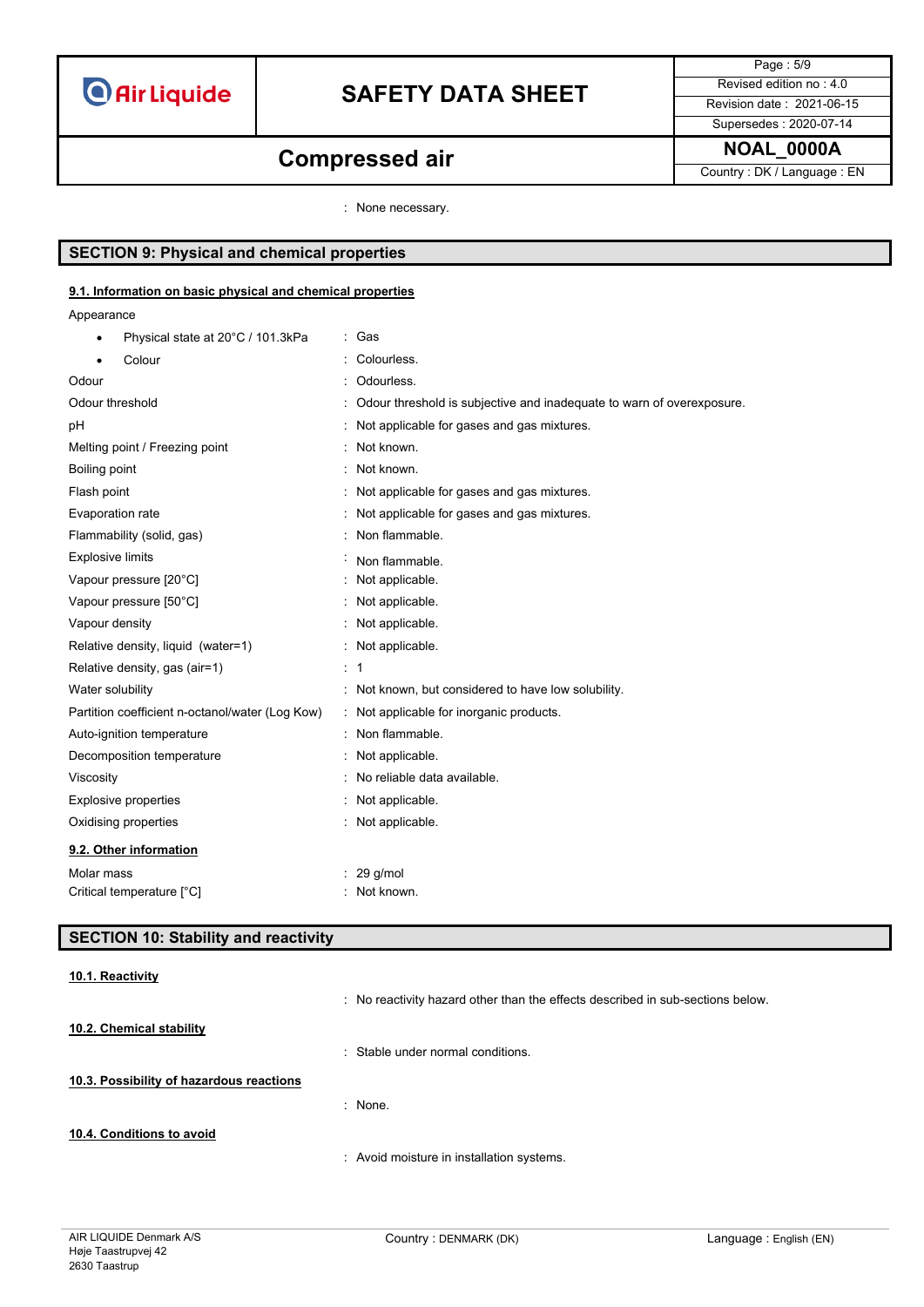

Page : 6/9 Supersedes : 2020-07-14

# **NOAL\_0000A Compressed air**

Country : DK / Language : EN

**10.5. Incompatible materials**

: None.

For additional information on compatibility refer to ISO 11114.

**10.6. Hazardous decomposition products**

: None.

### **SECTION 11: Toxicological information**

| 11.1. Information on toxicological effects |                                               |
|--------------------------------------------|-----------------------------------------------|
| <b>Acute toxicity</b>                      | : No toxicological effects from this product. |
| Skin corrosion/irritation                  | : No known effects from this product.         |
| Serious eye damage/irritation              | : No known effects from this product.         |
| Respiratory or skin sensitisation          | : No known effects from this product.         |
| Germ cell mutagenicity                     | : No known effects from this product.         |
| Carcinogenicity                            | : No known effects from this product.         |
| <b>Reproductive toxicity</b>               |                                               |
| Toxic for reproduction : Fertility         | : No known effects from this product.         |
| Toxic for reproduction: unborn child       | : No known effects from this product.         |
| <b>STOT-single exposure</b>                | : No known effects from this product.         |
| <b>STOT-repeated exposure</b>              | : No known effects from this product.         |
| <b>Aspiration hazard</b>                   | Not applicable for gases and gas mixtures.    |

### **SECTION 12: Ecological information**

#### **12.1. Toxicity**

| Assessment                                                 | : No ecological damage caused by this product.                                                                                    |
|------------------------------------------------------------|-----------------------------------------------------------------------------------------------------------------------------------|
| EC50 48h - Daphnia magna [mg/l]<br>EC50 72h - Algae [mg/l] | : No data available.<br>: No data available.                                                                                      |
| LC50 96 h - Fish [mg/l]                                    | : No data available.                                                                                                              |
| 12.2. Persistence and degradability                        |                                                                                                                                   |
| Assessment                                                 | : No ecological damage caused by this product.                                                                                    |
| 12.3. Bioaccumulative potential                            |                                                                                                                                   |
| Assessment                                                 | : No data available.                                                                                                              |
| 12.4. Mobility in soil                                     |                                                                                                                                   |
| Assessment                                                 | : Because of its high volatility, the product is unlikely to cause ground or water pollution.<br>Partition into soil is unlikely. |
| 12.5. Results of PBT and vPvB assessment                   |                                                                                                                                   |
| Assessment                                                 | : No data available.                                                                                                              |
| 12.6. Other adverse effects                                |                                                                                                                                   |
| Other adverse effects                                      | : No known effects from this product.                                                                                             |
| Effect on the ozone layer                                  | : None.                                                                                                                           |
| Effect on global warming                                   | : No known effects from this product.                                                                                             |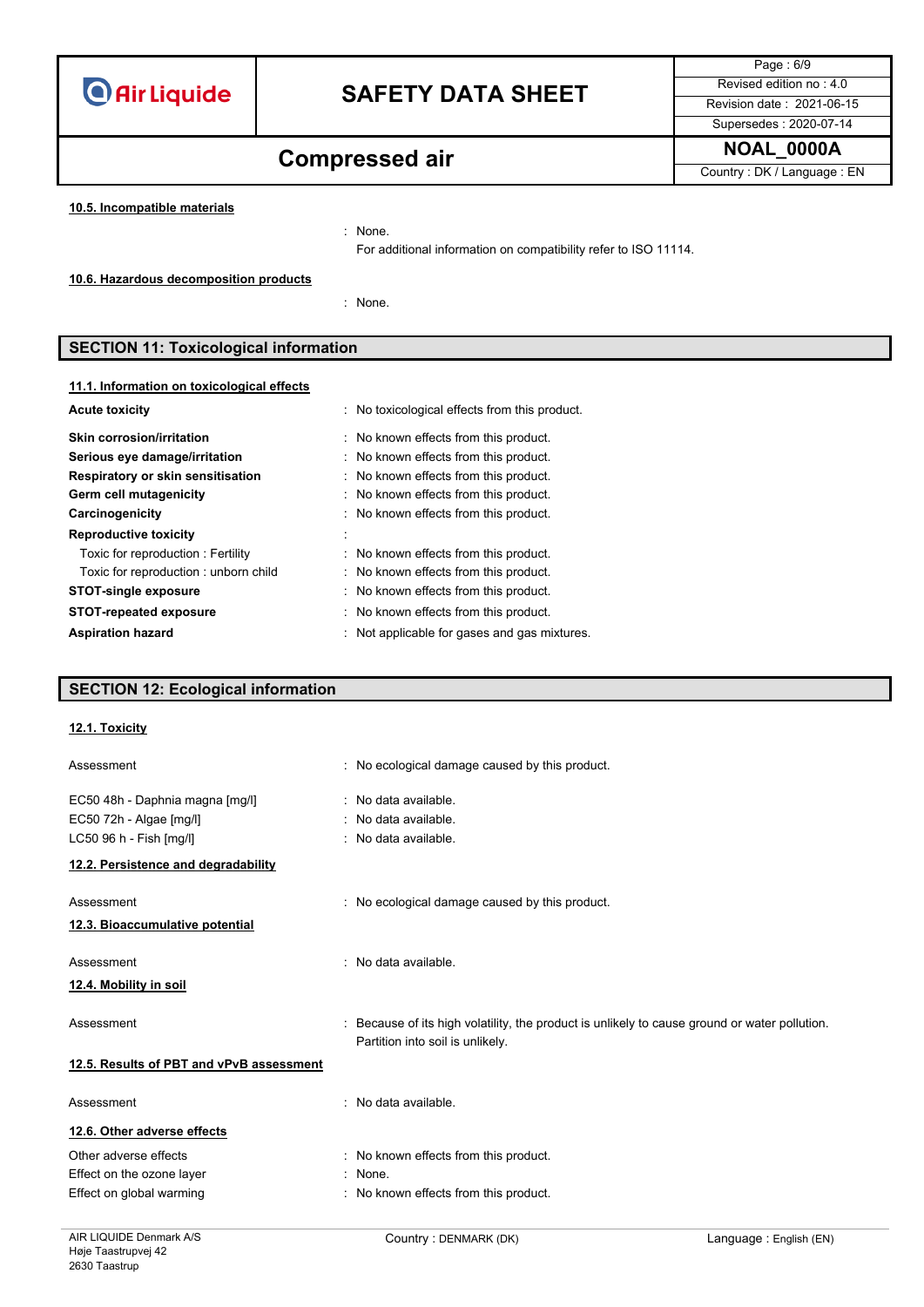**O** Air Liquide

# **SAFETY DATA SHEET** Revised edition no : 4.0

Supersedes : 2020-07-14

Page : 7/9

**NOAL\_0000A Compressed air**

Country : DK / Language : EN

## **SECTION 13: Disposal considerations**

| 13.1. Waste treatment methods                                                         |                                                                                                |
|---------------------------------------------------------------------------------------|------------------------------------------------------------------------------------------------|
|                                                                                       | May be vented to atmosphere.                                                                   |
|                                                                                       | May be vented to atmosphere in a well ventilated place.                                        |
|                                                                                       | Do not discharge into any place where its accumulation could be dangerous.                     |
|                                                                                       | Return unused product in original container to supplier.                                       |
| List of hazardous waste codes (from<br>Commission Decision 2000/532/EC as<br>amended) | $\div$ 16 05 05 $\div$ Gases in pressure containers other than those mentioned in 16 05 04.    |
| 13.2. Additional information                                                          |                                                                                                |
|                                                                                       | : External treatment and disposal of waste should comply with applicable local and/or national |

: External treatment and disposal of waste should comply with applicable local and/or national regulations.

| <b>SECTION 14: Transport information</b> |  |
|------------------------------------------|--|
|                                          |  |

| 14.1. UN number                                           |                                                       |
|-----------------------------------------------------------|-------------------------------------------------------|
| UN-No.                                                    | : 1002                                                |
| 14.2. UN proper shipping name                             |                                                       |
| Transport by road/rail (ADR/RID)                          | AIR, COMPRESSED                                       |
| Transport by air (ICAO-TI / IATA-DGR)                     | Air, compressed                                       |
| Transport by sea (IMDG)                                   | AIR, COMPRESSED                                       |
| 14.3. Transport hazard class(es)                          |                                                       |
| Labelling                                                 |                                                       |
|                                                           | 2.2 : Non-flammable, non-toxic gases.                 |
| Transport by road/rail (ADR/RID)                          |                                                       |
| Class                                                     | $\therefore$ 2                                        |
| Classification code                                       | : 1A<br>- 20                                          |
| Hazard identification number<br><b>Tunnel Restriction</b> |                                                       |
| Transport by air (ICAO-TI / IATA-DGR)                     | : E - Passage forbidden through tunnels of category E |
| Class / Div. (Sub. risk(s))                               | : 2.2                                                 |
| Transport by sea (IMDG)                                   |                                                       |
| Class / Div. (Sub. risk(s))                               | : 2.2                                                 |
| Emergency Schedule (EmS) - Fire                           | $E - C$                                               |
| Emergency Schedule (EmS) - Spillage                       | $: S-V$                                               |
| 14.4. Packing group                                       |                                                       |
| Transport by road/rail (ADR/RID)                          | Not established.                                      |
| Transport by air (ICAO-TI / IATA-DGR)                     | Not established.                                      |
| Transport by sea (IMDG)                                   | Not established.                                      |
| 14.5. Environmental hazards                               |                                                       |
| Transport by road/rail (ADR/RID)                          | None.                                                 |
| Transport by air (ICAO-TI / IATA-DGR)                     | None.                                                 |
| Transport by sea (IMDG)                                   | None.                                                 |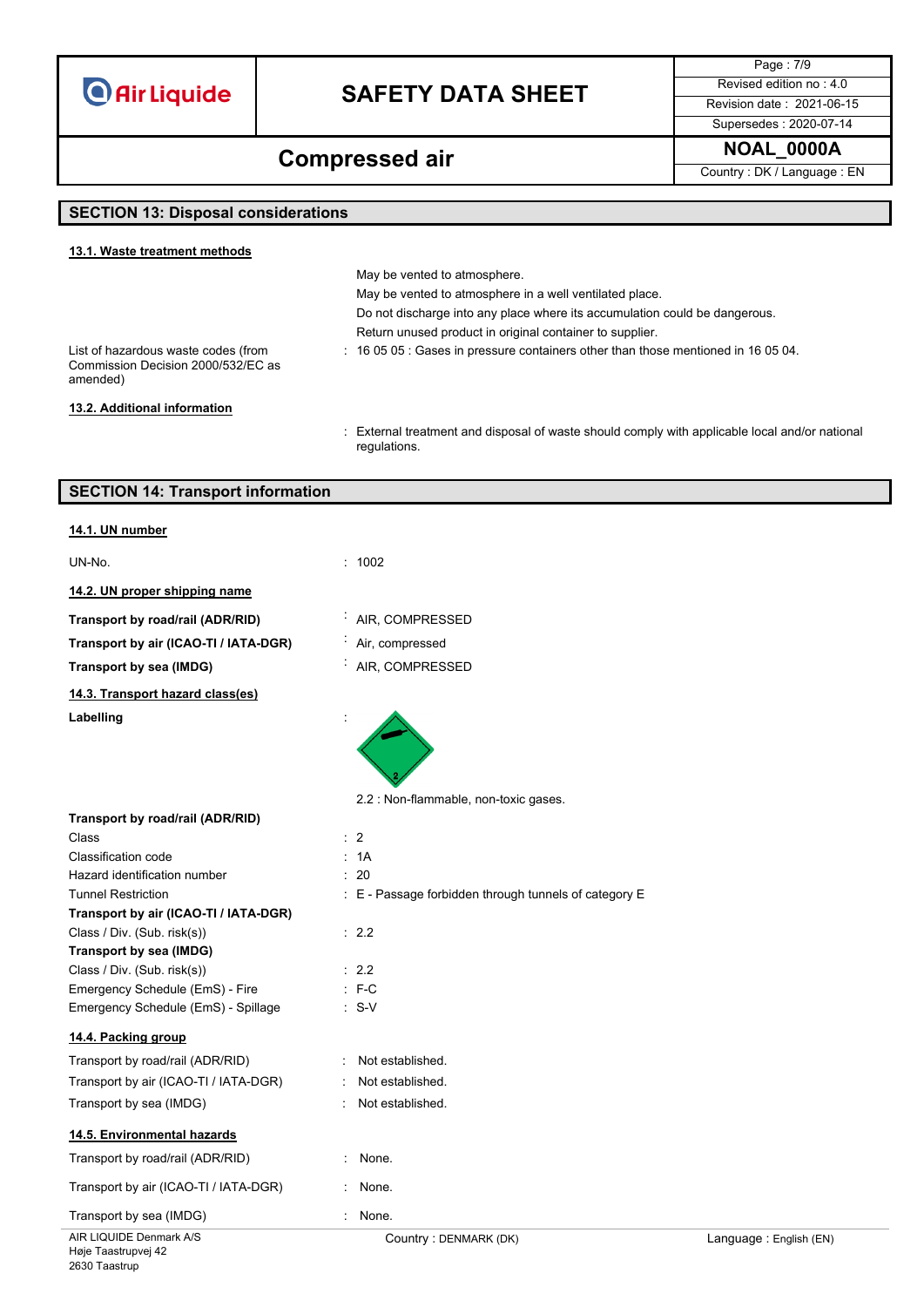**Air Liquide** 

# **SAFETY DATA SHEET** Revised edition no : 4.0

Page : 8/9 Supersedes : 2020-07-14

## **NOAL\_0000A Compressed air**

Country : DK / Language : EN

| 14.6. Special precautions for user                                       |                                                                                                                                          |
|--------------------------------------------------------------------------|------------------------------------------------------------------------------------------------------------------------------------------|
| <b>Packing Instruction(s)</b>                                            |                                                                                                                                          |
| Transport by road/rail (ADR/RID)                                         | $\therefore$ P200                                                                                                                        |
| Transport by air (ICAO-TI / IATA-DGR)                                    |                                                                                                                                          |
| Passenger and Cargo Aircraft                                             | : 200.                                                                                                                                   |
| Cargo Aircraft only                                                      | : 200.                                                                                                                                   |
| Transport by sea (IMDG)                                                  | $\therefore$ P200                                                                                                                        |
| Special transport precautions                                            | : Avoid transport on vehicles where the load space is not separated from the driver's<br>compartment.                                    |
|                                                                          | Ensure vehicle driver is aware of the potential hazards of the load and knows what to do in the<br>event of an accident or an emergency. |
|                                                                          | Before transporting product containers:                                                                                                  |
|                                                                          | - Ensure there is adequate ventilation.                                                                                                  |
|                                                                          | - Ensure that containers are firmly secured.                                                                                             |
|                                                                          | - Ensure valve is closed and not leaking.                                                                                                |
|                                                                          | - Ensure valve outlet cap nut or plug (where provided) is correctly fitted.                                                              |
|                                                                          | - Ensure valve protection device (where provided) is correctly fitted.                                                                   |
| 14.7. Transport in bulk according to Annex II of Marpol and the IBC Code |                                                                                                                                          |

: Not applicable.

### **SECTION 15: Regulatory information**

#### **15.1. Safety, health and environmental regulations/legislation specific for the substance or mixture**

| <b>EU-Regulations</b>                                             |                                                           |
|-------------------------------------------------------------------|-----------------------------------------------------------|
| Restrictions on use<br>Seveso Directive : 2012/18/EU (Seveso III) | $:$ None.<br>: Not covered.                               |
| <b>National regulations</b><br>National legislation               | : Ensure all national/local regulations are observed.     |
| 15.2. Chemical safety assessment                                  | : A CSA does not need to be carried out for this product. |

## **SECTION 16: Other information**

Indication of changes **interval of the COV**: Revised safety data sheet in accordance with commission regulation (EU) No 453/2010.